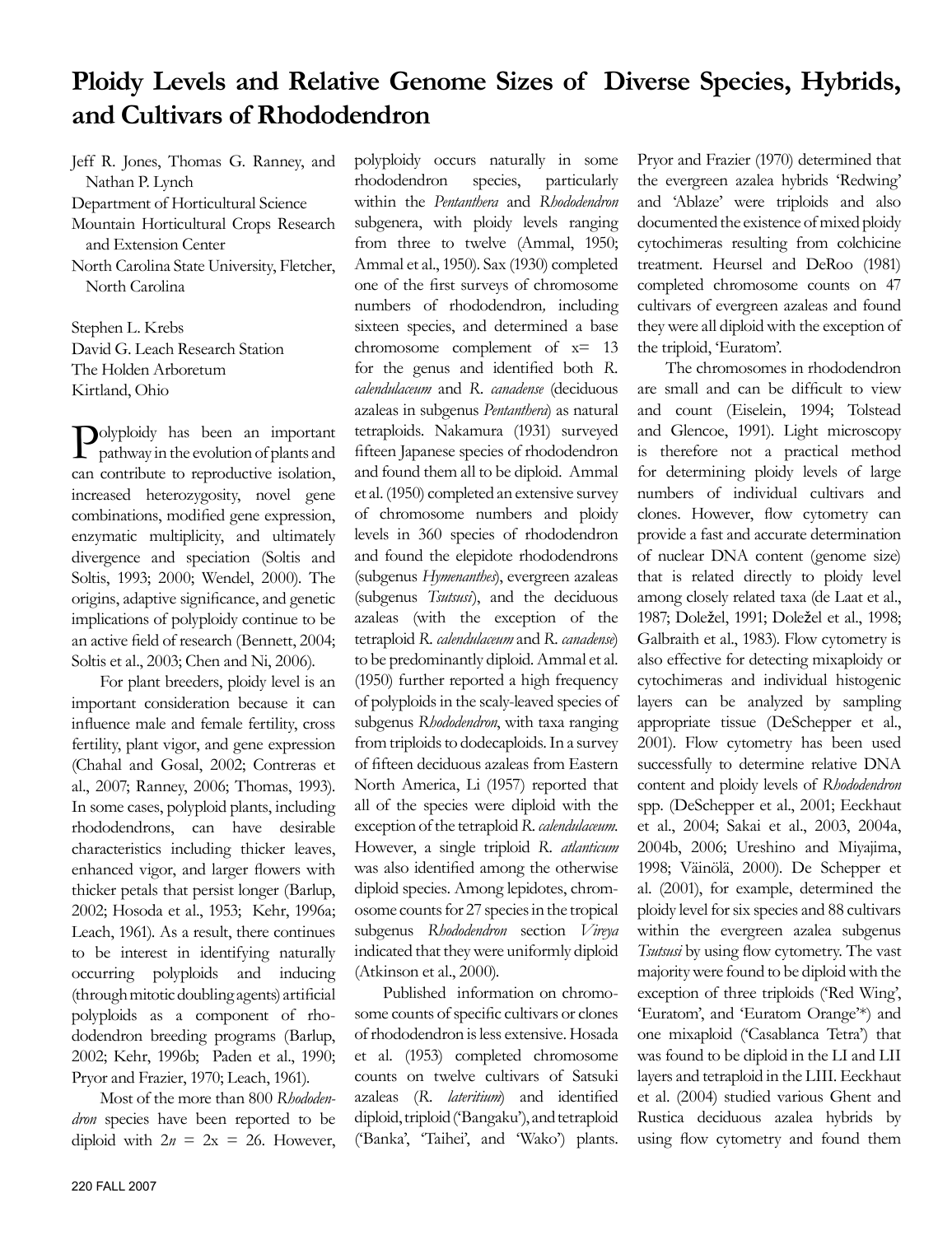to be either triploid ('Mina van Houtte', 'Daviesii', 'Quadricolor', 'Gloria Mundi', 'Van Houtte Flore Pleno', 'Norma', and 'Phébé') or tetraploid ('Nancy Waterer', 'Unique', 'Narcissiflorum', 'Jozef Baumann', 'Maja', 'Rosetta', 'Semiramis', 'Souvenir du President Carnot', 'Marie Verschaffelt', 'Batholo Lazarri'\*, 'Guelder Rose', 'Coccineum Major', 'Raphael de Smet', 'General Trauff', 'Graf von Meran', 'Goldlack', 'Fénelon', and 'Racine'). In contrast to the survey by Ammal et al. (1950), Eeckhaut et al. (2004) found three clones of *R. luteum* to be tetraploid, not diploid. Sakai et al. (2006) identified twentythree diploid, six triploid ('Daisetsuzan', 'Goko', 'Horiuchikanzaki'\*, 'Issho-noharu', 'Meicho', and 'Yuhime'\*), nine tetraploid ('Ayaka'\*, 'Eiko', 'Hoshuku'\*, 'Hoshun', 'Sachi-no-haru'\*, 'Shunka'\*, 'Taihei', 'Taikonotsuki'\*, and *R. kiusianum* × *R. eriocarpum* No. 5) and four mixaploid ('Koyo', 'Miharu'\*, 'Shinsen', and 'Sulsen'\*) evergreen azaleas and eight diploid and five tetraploid ('Golden Flare', 'Golden Sunset', 'Klondyke', 'Melford Yellow', and *R. japonicum* f. *flavum* No. 6) deciduous azaleas. Although flow cytometry can be used to directly compare relative genome sizes of tissue from related taxa, inclusion of an internal standard with a known genome size allows the calculation of the sample genome size (Doležel and Bartoš, 2005), which enables comparisons among studies of more divergent taxa.

The objectives of this project were to determine the ploidy level and relative genome size of a diverse collection of species, hybrids, and cultivars of rhododendron by using a combination of flow cytometry and traditional cytology in order to: 1) determine the ploidy level of suspected, but unconfirmed, polyploid taxa (both naturally occurring and chemically induced), 2) increase sampling among and within species, and 3) develop an extensive database for specific cultivars and clones for use by rhododendron breeders.

### **Materials and Methods**

*Flow cytometry*. Holoploid, 2C genome sizes (i.e., DNA content of the entire nonreplicated, chromosome complement irrespective of ploidy level) were determined via flow cytometry (de Laat et al., 1987; Doležel, 1991; Galbraith et al., 1983; Greilhuber et al., 2005). Diverse species and cultivars were acquired from various sources that included taxa from the *Hymenanthes, Rhododendron, Tsutsusi*, and *Pentanthera* subgenera along with several inter-subgeneric hybrids (Table 1). Approximately 1  $\text{cm}^2$  of newly expanded leaf or petal tissue was finely chopped with a razor blade in a Petri dish with 500 mL of nuclei extraction buffer (CyStain UV Precise P Nuclei Extraction Buffer, Partec, Münster, Germany). The solution was incubated for 1 to 2 min at approximately 24 °C and then filtered through Partec CellTrics™ disposable filters with a pore size of 50 mm to remove tissue debris. Nuclei were stained with 1.5 mL 4', 6-Diamidino-2-phenylindole (DAPI) staining buffer (CyStain UV Precise P Staining Buffer, Partec). Stained nuclei were analyzed with a flow cytometer (Partec PA-I, Partec) to determine relative genome size. Counts exceeded a minimum of 3000 cells per sample. Genome sizes were determined by comparing mean relative fluorescence of each sample with an internal standard, *Pisum sativum* L. 'Ctirad', with a known genome size of 9.09 pg (Bennett and Smith, 1976; Doležel et al., 1998) and calculated as: 2C genome size of sample  $= 9.09$  pg × (mean fluorescence value of sample/ mean fluorescence value of standard). The relationship between ploidy levels and genome sizes was initially determined for plants with documented chromosome numbers including diploid *R.* 'Fragrant Affinity', triploid *R.* 'Redwing' azalea, and the tetraploid Ilam azalea #HA L49-520 (Contreras et al., 2007; De Schepper et al., 2001; Krebs, 1997). Genome sizes were also determined for a range of species where ploidy levels and chromosome counts have been previously reported. Mean 1Cx monoploid genome size (i.e., DNA content of the non-replicated base set of chromosomes with  $x = 13$ ) was calculated as 2C genome size / ploidy

level. Data were subjected to analysis of variance and means separation by using the Waller procedure (PROC GLM; SAS version 8.02, SAS Institute., Cary, N.C.; SAS Institute, 1988).

*Chromosome counts*. In situations where cytometric results were not consistent with published research, chromosomes were counted by using standard cytological techniques (Contreras et al., 2007). Chromosomes were counted in mitotic cells from young root tips of rhododendron cuttings. Roots were collected before 11 a.m. and root tips were placed in a pre-fixative solution of 2mM 8-hydroxyquinoline for 4 hours at 12 °C in the dark. Root tissue was fixed in a 1 : 3 solution of propionic acid : 95% ethanol solution for 24 hours at room temperature and then hydrolyzed in 1N HCl for 15 minutes at room temperature and for 25 minutes at 60 °C, followed by a rinse in distilled water. Root tips were excised and placed on a glass microscope slide with a drop of 1% acetocarmine. Slides with tissue samples were heated to approximately 70°C for 10 to 15 s, squashed with a coverslip, and viewed under a light microscope (Nikon Eclipse 80i, Nikon, Melville, NY) at 1,500× using oil immersion.

#### **Results and Discussion**

Flow cytometry was an effective method for determining genome sizes and ploidy levels of rhododendron. Mean 2C holoploid genome sizes varied as a function of subgenus and ploidy level (Tables 1 and 2). Analysis of variance demonstrated significant effects of both subgenus and ploidy level on 2C genome size (P<0.05). Genome sizes (2C) within ploidy levels for a given subgenus had a narrow range providing clear distinction among ploidy levels. Mean 1Cx monoploid genome size was conserved across ploidy levels within a subgenus, ranging from 0.72 to 0.75 pg for subgenus *Hymenanthes,* 0.67 to 0.83 pg for subgenus *Rhododendron,* 0.63 to 0.67 pg for subgenus *Tsutsusi,* and 0.80 to 0.83 for subgenus *Pentanthera* (Table 2). There did not appear to be a consistent reduction in base 1Cx genome size with increasing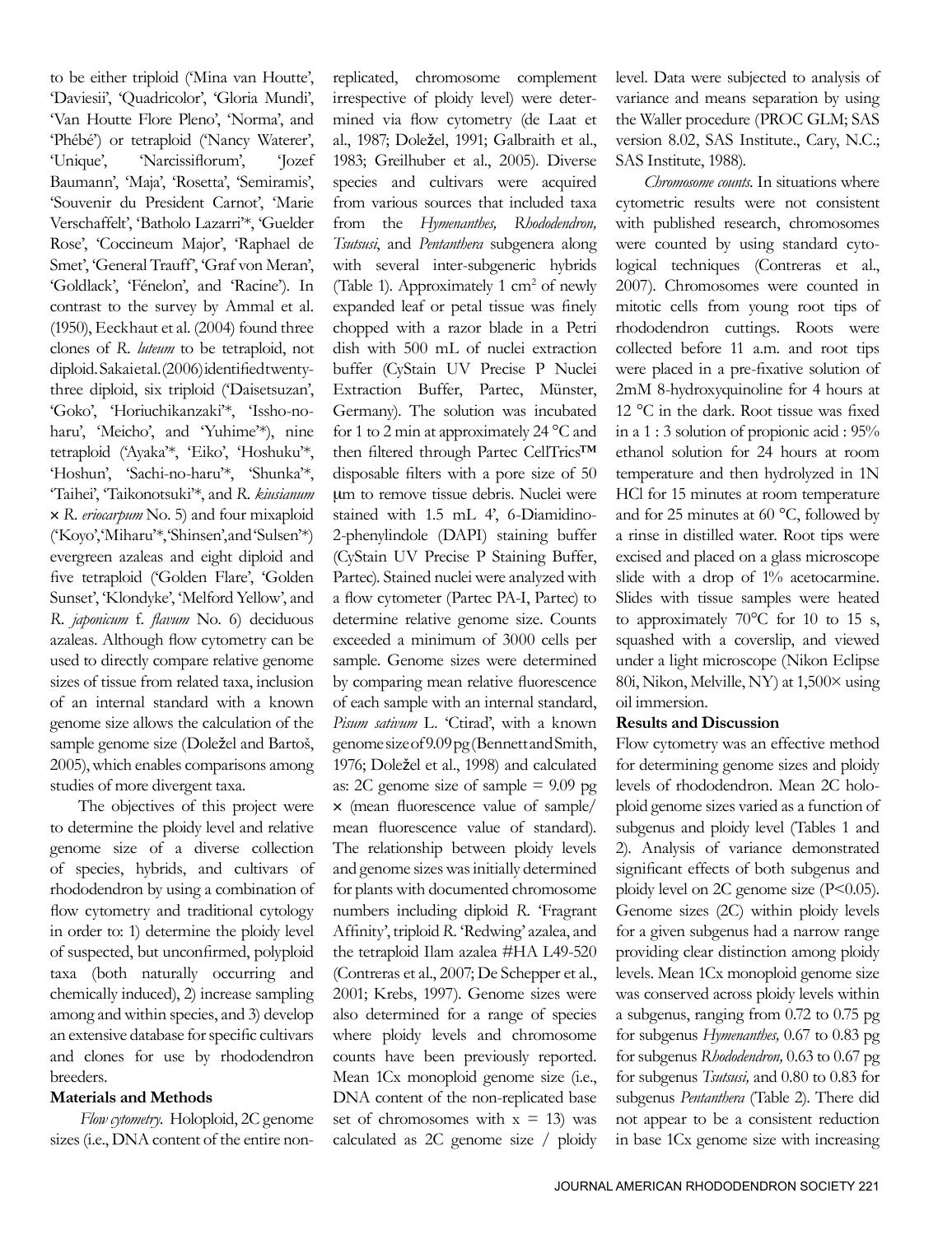ploidy level (i.e, genome downsizing) in rhododendron as has been commonly found in other genera with polyploid series (Leitch and Bennett, 2004). These results were based on cytometry methods using DAPI staining that provides consistent determination of relative genome size. However, it should be noted that other methods and stains may provide slightly different values and ranges (Doležel and Bartoš, 2005).

*Hymenanthes.* Genomic sizes (2C) in this subgenus ranged from 1.4 to 1.6 pg for diploids, from 2.1 to 2.2 pg for triploids, and from 2.9 to 3.4 pg for tetraploids (Table 2). As expected from earlier reports (Ammal et al., 1950; Nakamura, 1931), all of the sampled species fell within the diploid group (Table 1). However, some hybrids derived from species within this subgenus exhibited polyploidy. Barlup (2002) speculated on the possible polyploid nature of 'Taurus', ('The Honourable Jean Marie de Montague' × *R. strigillosum*) and we found it to be triploid, which most likely explains its low fertility. 'Hallelujah' ('The Honourable Jean Marie de Montague' × 'Kimberly') and an unnamed hybrid  $[(\text{Nancy Evans'} \times (\text{Whopper'} \times \text{Tem's})$ Cameo'))  $\times$  'Point Defiance'] were also found to be triploids. These triploids may have arisen from either interploid crosses (particularly when the tetraploid 'Point Defiance' was a parent) or from an unreduced gamete from a diploid parent. Hybridity has been shown to increase formation of unreduced gametes even when the parental species might not exhibit the same characteristic (Ramsey and Schemske, 1998; Widrlechner et al. 1982). Other tetraploids arising from interspecific hybridization in this subgenus included 'Horizon Monarch' ('Nancy Evans × 'Point Defiance'), 'Lem's Monarch' ('Anna' × 'Marinus Koster'), 'Point Defiance' ('Anna' × 'Marinus Koster'), and 'Gentle Giant' ('Point Defiance' × 'Platinum Pearl'). 'Vulcan' tetraploid arose as somatic mutation (i.e., branch sport) on 'Vulcan' (Harold Greer, Eugene, Ore., per. comm.). Interestingly, we found 'Vulcan' tetraploid to be a 2x +

4x mixaploid that apparently arose from a mitiotic doubling event within a single histogenic layer.

Several chemically-induced tetraploids were also confirmed including 'Everlasting Tetra'\*, 'Supernova', 'Briggs Red Star', and *R. fortunei* (NCSU 2005- 175). 'Everlasting Tetra'\* was developed from 'Everlasting' ('No Suchianum') (see Grant et al., 2004 for more history on this cultivar) at N.C. State University based on methods described by Contreras et al. (2007). 'Supernova' resulted from *in-vitro* colchicine treatment of 'Nova Zembla' at Briggs Nursery, Olympia, Wash. (Dan Meier, Olympia Wash., per. comm.). 'Briggs Red Star' was developed similarly at Briggs Nursery, but was found to be a 2x + 4x mixapoloid. *R*. *fortunei* NCSU 2005-175 was a colchicine treated plant developed by Dr. Max Byrkit, Williamsport, Md. (Kehr, 1996 b).

*Rhododendron.* Concordant with previous findings, polyploidy was prevalent among species and their hybrid derivatives from subgenus *Rhododendron* (Ammal et al., 1950). Genome sizes (2C) for diploids ranged from 1.3 to 1.9 pg, there was one triploid at 2.0 pg, tetraploids ranged from 2.8 to 3.3 pg, and hexaploids ranged from 4.4 to 4.6 pg (Table 2). The relationship between genome size and ploidy level above the hexaploid level was less clear. Two *R. maddenii* clones had genome sizes ranging from 5.4 to 5.8 pg that are most likely octoploids, but the plant with 5.4 pg could possibly be heptaploid. The only triploid found was 'White Ruffles', a cross made by Dr. August Kehr between the tetraploid *R. carolinianum* 'Epoch' (Kehr, 1996b) and *R*. *mucronulatum*. *Rhododendron augustinii* was found to be tetraploid as reported previously (Ammal et al., 1950) as were Dr. Kehr's *augustinii* hybrids: 37-1, 37-4, and 37-7 (Dr. Kehr, per. comm.). 'Shorty', a cross between a selfed 'Epoch' and 'Hi Tech' (Henry Schannen, Jackson, N.J., per. comm.), was a tetraploid indicating that 'Hi Tech' is either a tetraploid or produced unreduced pollen. 'Bubblegum' and 'Northern Starburst' were both tetraploids and were developed

from *in-vitro* colchicine treatment of 'Weston's Aglo' and PJM Group respectively, at Briggs Nursery (Dan Meier, Olympia Wash., per. comm.).

*Pentanthera.* Genome sizes for species and hybrids in subgenus *Pentanthera* ranged from 1.5 to 1.7 pg for diploids, 2.3-2.6 for triploids, 3.0-3.9 for tetraploids, and 6.3-6.5 for octoploids. The majority of deciduous azaleas, including *R. arborescens, alabamense, canescens, cumberlandense, periclymenoides, prinophyllum, prunifolium, serrulatum, vaseyi,* and *viscosum* were found to be diploids as has been reported previously (Ammal, 1950; Li, 1957; Sax, 1930). The more recently discovered *R. eastmanii* was also found to be a diploid (Kron and Creel, 1999). Also agreeing with past literature (Ammal et al., 1950; Li, 1957; Sax, 1930) was the confirmation of *R. calendulaceum* as a tetraploid, though one triploid *R. calendulaceum,* NCSU 2000-164, was found that most likely resulted from a natural hybrid with a diploid species. Three wild-collected accessions of Gregory Bald Hybrids were found to be diploids, confirming that their parentage does not include the tetraploid *R. calendulaceum.*

Our cytometric evidence suggests that natural polyploidy may be more prevalent among deciduous azalea species than previously thought. The data obtained for two selections of the Pontic azalea, *R. luteum* 'Bumb'\* and 'Golden Comet' (Table 1) substantiate a finding by Eeckhaut et al. (2004) that this Central Asian species has tetraploid forms. All of the *R. atlanticum* and *R. austrinum* accessions tested in this study (Table 1) had polyploid genome sizes (mostly tetraploid and a few triploid), as did some of the *R. flammeum* and *R. occidentale* samples. This is notable because in all earlier reports, only one instance of polyploidy (triploid) in these four North American species has been reported (Ammal, 1950; Li, 1957; Sax, 1930). Cytometric results in the present study were confirmed by chromosome counts on somatic cells from fifteen accessions of both *R. atlanticum* and *R. austrinum*, which showed that they were tetraploids,  $2n = 4x = 52$  (Figs. 1 and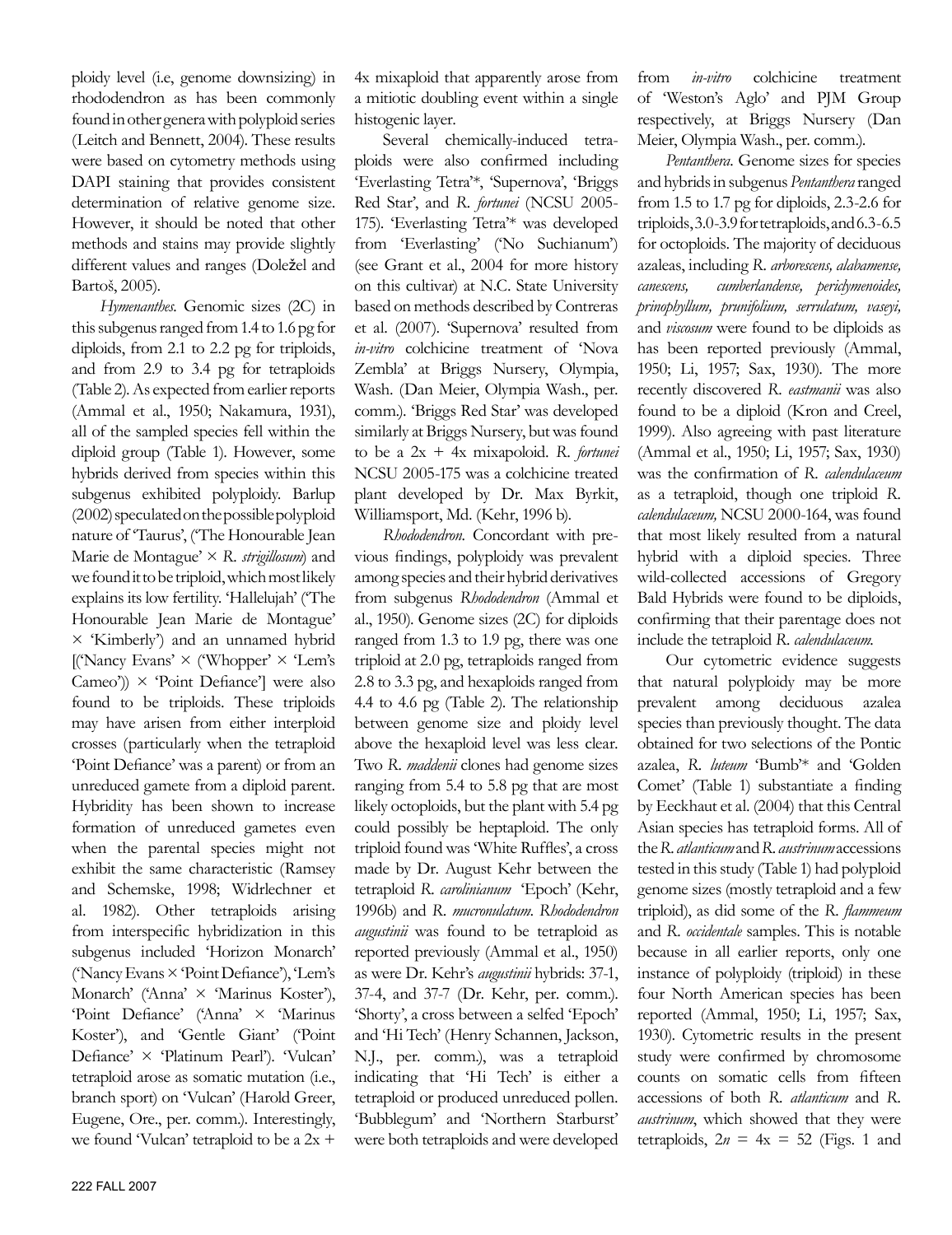2). Indirect evidence of tetraploidy in *R. atlanticum* is provided by the observation that *R. atlanticum* H2004-055 and H2004- 056 readily hybridize with *R. calendulaceum* and produce fertile hybrids (Dr. Jim Ballington, N.C. State University, Raleigh, N.C., per. comm.). Fertile hybrids have also resulted from crosses between *R. calendulaceum* × *austrinum*, *R. calendulaceum* × *atlanticum*, *R. calendulaceum* × 'Marydel' (Mr. Ray Head, Rutherfordton, N.C., per. comm.).

No diploid *R. austrinum* or *R. atlanticum* was found despite extensive sampling of taxa from diverse sources and geographical origins (26 *R. austrinum* and 30 *R. atlanticum* accessions collected throughout the Southeast). The assessment of these species as diploids in previous studies was based on a much more limited sampling (Ammal, 1950; Li, 1957; Sax, 1930). Therefore it seems unlikely that the lack of diploid forms of *R. atlanticum* and *R. austrinum* in this survey represents a sampling limitation, but rather a predominance of polyploids in these species. This appears to be the case for *R. calendulaceum* as well, where there are no reports (present study included) of diploid populations. The two triploid *R. austrinum* accessions observed here (Table 1) may have resulted from a natural interploid cross between sympatric diploid and tetraploid populations—if so it would be informative to sample again from the areas where they were collected in order to document the presence of more diploid forms of this species.

The best example of a natural polyploid series in *Rhododendron* species appears to be *R. occidentale*, where both diploid and tetraploid accessions were observed (Table 1). These data suggest there is a range of ploidy levels found within this species as is naturally found in many other species, e.g., *Galax aphylla* (Nesom, 1983), representing an evolutionary progression (Arnold, 1997; Briggs and Walters, 1997). Multiple ploidy levels were also observed for *R. flammeum*  and *R. flammeum* hybrids. However, since *R. calendulaceum* can appear very similar



**Figure 1.** Photomicrograph of root tip cell of *R. austrinum* (2006-223) in prophase with 2*n* = 4x = 52 somatic chromosomes.

to *R. flammeum,* additional sampling from wild populations would be desirable to confirm this finding.

Many hybrid cultivars within this subgenus were found to be polyploids; most likely resulting from the hybridization of polyploid parents. Three Exbury azaleas of unknown parentage, 'Gibraltar', 'Gold Dust', and 'Klondyke', were tetraploids as were 'My Mary' ('Nacoochee' × 'Austrinum Gold'), 'Lemon Lights' (Northern Lights Series, unknown parentage), 'Admiral Semmes'\* (Confederate Series, 'Hotspur Yellow' × *R. austrinum*), 'Marydel' (*R. atlanticum* or possible hybrid with *R. periclymenoides*) and an unnamed Ilam hybrid (HA L-46- 520; unknown parentage) (Dirr, 1998; Galle, 1987). 'Snowbird' was determined to be a tetraploid and is believed to be a natural hybrid between *R. atlanticum* and *R. canescens* (Galle, 1987), suggesting an unreduced gamete from the *R. canescens* parent. 'Fragrant Star', developed through *in-vitro* colchicine treatment of 'Snowbird' at Briggs Nursery (Dan Meier, Olympia Wash., per. comm.) was found to be an octoploid as were open pollinated (selfed) seedlings from 'Fragrant Star'.

*Tsutsusi.* The ranges for 2C genome sizes in subgenus *Tsutsusi* were consistently lower than the other subgenera with the diploids ranging from 1.2 to 1.3 pg, the triploids from 1.9 to 2.0 pg, and the tetraploids from 2.6 to 2.8 pg. We found



**Figure 2.** Photomicrograph of root tip cell of *R. atlanticum* (H2004-054-002) in prophase with 2*n* = 4x = 52 somatic chromosomes.

'Red Wing' to be a triploid which was consistent with the findings of Pryor and Frazier (1970), but contrary to the findings of Heursel and Roo (1981), who found it to be a diploid, suggesting that multiple clones may exist under the same name. The purple-leaved 'Crimson Majesty'\*, a sport of 'Red Formosum' was also found to be a triploid as was an unnamed hybrid between 'Pink Gloria Tetra' × 314-1 (NCSU 2000-171). The clone 314-1, a colchicine-treated seedling (open-pollinated seedling of 'Perle de Swynaerde' × 'Pryor Dwarf'\*) developed by Dr. August Kehr, was also found to be a tetraploid, as was the unnamed hybrid 'Anytime Tetra'  $\times$  314-1 (NCSU 2000-167). We did not have access to 'Pink Gloria Tetra' and could not determine its ploidy. However, upon further investigation, we found the original 314-1 specimen, provided by Dr. Kehr, to be a mixture of diploid and tetraploid shoots with diploid shoots arising from below the treated crown. If flowers from these diploid shoots were used in breeding with the presumed tetraploid 'Pink Gloria Tetra', a triploid could have resulted.

*Inter-subgeneric Hybrids.* Several hybrids were examined that were the result of crosses between subgenera. In agreement with Contreras et al. (2007), we confirmed that 'Fragrant Affinity'\* (*R. viscosum*  $\times$  *R. ponticum*) was a diploid and its allopolyploid complement, 'Fragrant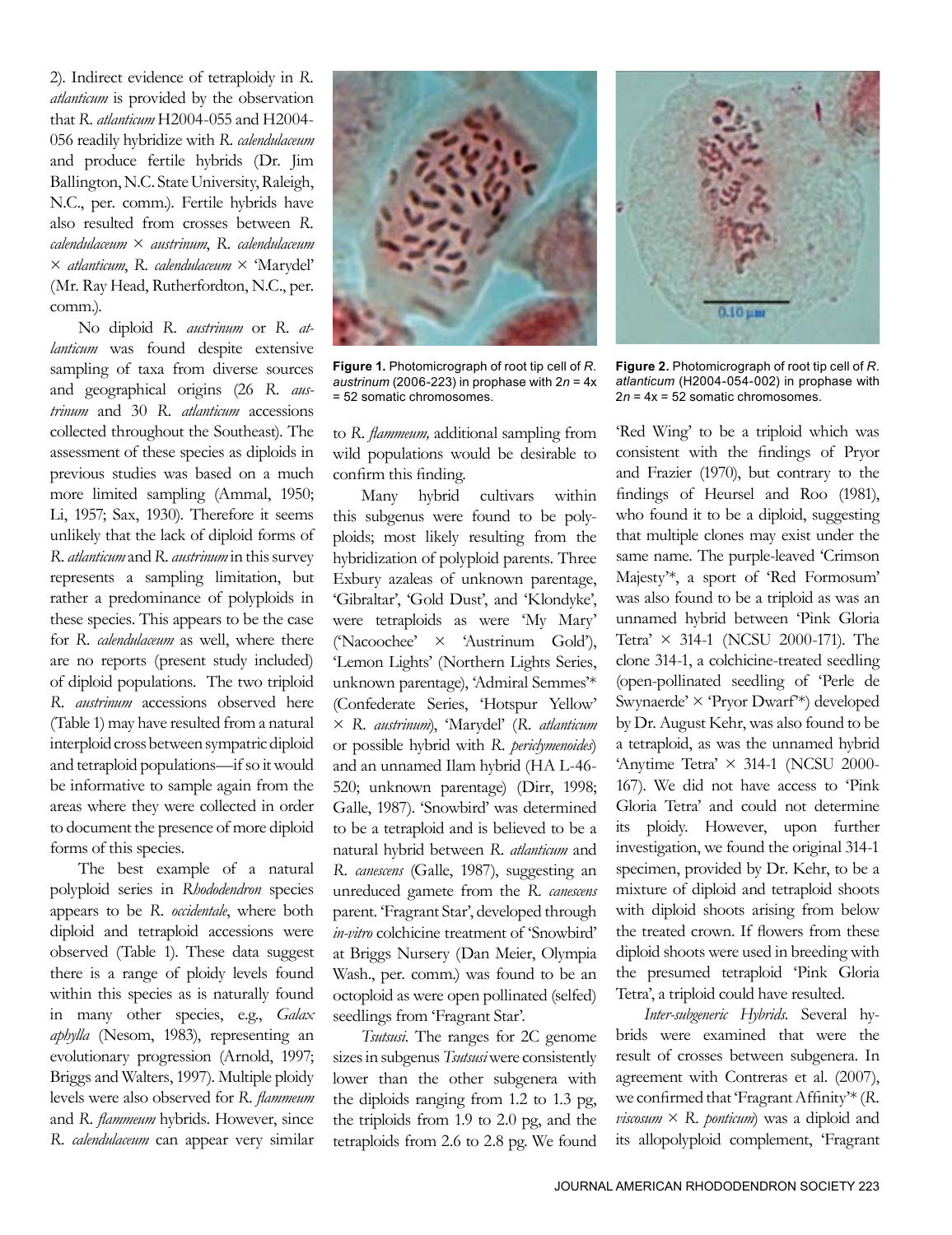Affinity Tetra',\* was a tetraploid. The hybrids *R. calendulaceum* × '314-1' and 'Briggs Red Star' × 'Fragrant Affinity Tetra' were tetraploids as expected given that all parents were also tetraploids.

## **Conclusion**

This study provides extensive information on genome sizes and ploidy levels for a broad range of species, cultivars, and hybrids of rhododendron including naturally occurring and induced polyploids. Flow cytometry was an efficient and effective method for determining genome size of rhododendron. Genome sizes (2C) within ploidy levels for a given subgenus had a narrow range providing clear distinction among ploidy levels. Polyploidy was found to be common in the genus *Rhododendron*  and considerably more prevalent in the subgenus *Pentanthera* than previously known. Particularly noteworthy were the findings that *R*. *occidentale* includes both diploid and tetraploid individuals and that *R. atlanticum* and *R. austrinum* are predominantly tetraploid species. This information provides further insights into the genetics, evolution, and reproductive biology of rhododendron as well as serving as a valuable database for breeders.

## **Literature Cited**

- Ammal, E.K.J. 1950. Polyploidy in the genus rhododendron. *Rhododendron Year Book*. 5:92- 98.
- Ammal, E.K.J., I.C. Enoch, and M. Bridgwater. 1950. Chromosome numbers in species of rhododendron. *Rhododendron Year Book*. 5:78-91.
- Arnold, M.L. 1997. *Natural Hybridization and Evolution*. Oxford Univ. Press., N.Y.
- Atkinson, R., K. Jong, and G. Argent. 2000. Chromosome numbers of some tropical rhododendrons (section *Vireya*). *Edinb. J. Bot*. 57:1-7.
- Barlup, J. 2002. Let's talk hybridizing: Hybridizing with elepidote polyploid rhododendrons. *J. Am. Rhod. Soc*. 76:75-77.
- Bennett, M.D. 2004. Perspectives on polyploidy in plants – ancient and neo. *Bio. J. Linnean Soc.* 82:411-423.
- Bennett, M.D. and J.B. Smith. 1976. Nuclear DNA amounts in angiosperms. Philosophical Transactions of the Royal Society of London Series B-Biological Sciences 274:227-274.
- Briggs, D. and S.M. Walters. 1997. *Plant Variation and Evolution*. 3rd ed. Cambridge Univ. Press, Cambridge, U.K.

Chahal, G.S. and S.S. Gosal. 2002. Principles and procedures of plant breeding: Biotechnological **Table 1.** Relative genome size and estimated ploidy level, determined by flow cytometry, for a diverse collection of rhododendron species and cultivars.

| Taxa                                          | Source <sup>1</sup>                   | <b>Relative 2C</b><br>genome size $(pg)^2$ | <b>Estimated</b><br>ploidy (x)               |
|-----------------------------------------------|---------------------------------------|--------------------------------------------|----------------------------------------------|
| <b>Subgenus Hymenanthes</b>                   |                                       |                                            |                                              |
| <b>Species</b><br>catawbiense 'Catalgla'      | ΗA                                    | 1.44±0.03                                  | $\overline{\mathbf{c}}$                      |
| fortunei                                      | NCSU 2003-144                         | 1.55±0.02                                  | $\overline{\mathbf{c}}$                      |
| maximum                                       | NCSU 2006-281                         | 1.44±0.01                                  | $\overline{\mathbf{c}}$                      |
| maximum                                       | NCSU 2005-243                         | $1.53 \pm 0.12$                            | $\overline{\mathbf{c}}$                      |
| ponticum (variegated)                         | NCSU 2006-047                         | 1.46±0.01                                  | $\overline{\mathbf{c}}$                      |
| sinogrande                                    | NCSU 2006-038                         | 1.54±0.04                                  | $\overline{c}$                               |
| <b>Hybrids</b>                                |                                       |                                            |                                              |
| 'Cheyenne'                                    | <b>NCSU 2002-086</b>                  | 1.41±0.03                                  | $\overline{\mathbf{c}}$                      |
| 'Everlasting'*                                | NCSU 2000-162                         | $1.52 \pm 0.03$                            | $\overline{\mathbf{c}}$                      |
| 'Fantastica'                                  | NCSU 2004-285                         | 1.45±0.00                                  | $\frac{2}{2}$                                |
| 'Goldflimmer'                                 | <b>JCRA 040681</b>                    | 1.64±0.01                                  |                                              |
| 'Janet Blair'                                 | NCSU 2004-291                         | 1.44±---                                   | 2222222                                      |
| 'Maxecat'                                     | NCSU 2005-238                         | $1.52 \pm 0.00$                            |                                              |
| 'Nova Zembla'                                 | NCSU 2006-093<br>NCSU 2002-089        | $1.53 \pm 0.01$                            |                                              |
| 'Polar Bear'<br>'Puget Sound'                 | <b>NCSU 2005-015</b>                  | 1.55±0.02<br>$1.47 \pm 0.00$               |                                              |
| 'Queen Anne's' × 'Gold Dust'                  | NCSU 2000-270                         | $1.43 \pm 0.02$                            |                                              |
| 'Vulcan'                                      | NCSU 2006-095                         | $1.49 \pm 0.03$                            |                                              |
| 'Vulcan's Flame'                              | <b>NCSU 2004-134</b>                  | $1.55 \pm 0.01$                            |                                              |
| 'Taurus'                                      | NCSU 2006-026                         | $2.06 \pm 0.06$                            | 3                                            |
| 'Hallelujah'                                  | <b>NCSU 2005-009</b>                  | $2.22 \pm 0.05$                            | 3                                            |
| [ Nancy Evans × (Whopper<br>× Lem's Cameo)]   |                                       |                                            |                                              |
| <b>× Point Defiance</b>                       | Brockenbrough                         | $2.22 \pm 0.06$                            | 3                                            |
| 'Gentle Giant'                                | NCSU 2006-020                         | $3.37 \pm 0.11$                            | 4                                            |
| 'Grand Slam'                                  | NCSU 2006-021                         | $3.03 \pm 0.02$                            | 4                                            |
| 'Horizon Monarch'                             | NCSU 2006-022                         | $2.89 \pm 0.07$                            | 4                                            |
| 'Horizon Monarch'                             |                                       |                                            |                                              |
| × 'Point Defiance' (clone R) Brockenbrough    |                                       | $2.93 \pm 0.00$                            | 4                                            |
| 'Lem's Monarch'                               | Brockenbrough                         | $2.90\pm0.01$                              | 4                                            |
| 'Point Defiance'                              | Brockenbrough                         | $2.93 \pm 0.02$                            | 4                                            |
| 'Vulcan Tetraploid'*                          | NCSU 2004-103                         | $1.51 \pm 0.02$                            | $2+4$                                        |
| Induced polyploids                            |                                       | $3.03 \pm 0.07$                            |                                              |
| 'Briggs Red Star'                             | NCSU 2002-260                         | $1.53 \pm 0.02$                            | $2+4$                                        |
|                                               |                                       | 3.04±0.05                                  |                                              |
| 'Everlasting Tetra'*                          | NCSU 2005-149                         | 2.86±0.02                                  | 4                                            |
| 'Supernova'                                   | NCSU 2002-263                         | 2.98±0.04                                  | 4                                            |
| fortunei                                      | NCSU 2005-175                         | $3.14 \pm 0.03$                            | 4                                            |
| <b>Subgenus Rhododendron</b>                  |                                       |                                            |                                              |
| <b>Species</b>                                |                                       |                                            |                                              |
| edgeworthii 'Bodnant'*                        | NCSU 2005-361                         | 1.75±0.01                                  | 2                                            |
| edgeworthii 'Ice'*                            | <b>NCSU 2006-053</b>                  | $1.76 \pm 0.04$                            | $\overline{\mathbf{c}}$                      |
| augustinii                                    | NCSU 2000-170                         | 3.10±0.01                                  | 4                                            |
| maddenii                                      | NCSU 2006-162                         | 4.41±0.04                                  | 6                                            |
| maddenii                                      | NCSU 2006-160                         | 4.45±0.02                                  | 6                                            |
| maddenii subsp. crassum                       | NCSU 2006-256                         | $4.39 \pm 0.01$                            | 6                                            |
| maddenii subsp. maddenii                      | NCSU 2006-037                         | 4.47±0.01                                  | 6<br>8                                       |
| maddenii<br>maddenii subsp. crassum           | NCSU 2006-161<br>NCSU 2006-258        | $5.97 \pm 0.01$<br>5.42±0.01               | 8                                            |
| <b>Hybrids</b>                                |                                       |                                            |                                              |
| 'Aglo'                                        | <b>NCSU 2006-045</b>                  | 1.49±0.05                                  | 2                                            |
| 'April Rose'                                  | NCSU 2006-018                         | 1.36±0.02                                  | $\overline{\mathbf{c}}$                      |
| 'California Gold'                             | NCSU 2006-259                         | $1.71 \pm 0.02$                            | $\overline{\mathbf{c}}$                      |
| 'Coastal Spice'                               | NCSU 2005-355<br><b>NCSU 2005-222</b> | 1.86±0.01                                  | $\overline{\mathbf{c}}$                      |
| 'Dora Amateis'<br>'Improved Fragrantissimum'* | NCSU 2002-088                         | 1.62±0.06<br>$1.72 \pm 0.05$               | $\overline{\mathbf{c}}$                      |
| 'McNabii'                                     | <b>NCSU 2006-039</b>                  | $1.61 \pm 0.02$                            | $\frac{2}{2}$                                |
| 'Mysterious Maddenii'*                        | NCSU 2006-262                         | 1.82±0.00                                  |                                              |
| PJM Group                                     | NCSU 2006-012                         | $1.32 + -$                                 | $\begin{array}{c}\n2 \\ 2 \\ 2\n\end{array}$ |
| 'Reine Long'                                  | <b>NCSU 2006-264</b>                  | 1.76±0.02                                  |                                              |
| 'Southern Cloud'                              | <b>NCSU 2006-265</b>                  | 1.65±0.04                                  |                                              |
| 'White Ruffles'*                              | NCSU 2006-113                         | $2.01 \pm 0.03$                            | 3                                            |
| 'Blue Target'                                 | <b>NCSU 2000-168</b>                  | 3.10±0.00                                  | 4                                            |
| 'Epoch' × augustinii                          | NCSU 2006-044                         | 3.25±0.02                                  | 4                                            |
| 'Gletschernacht'                              | NCSU 2003-143                         | 2.78±0.07                                  | 4                                            |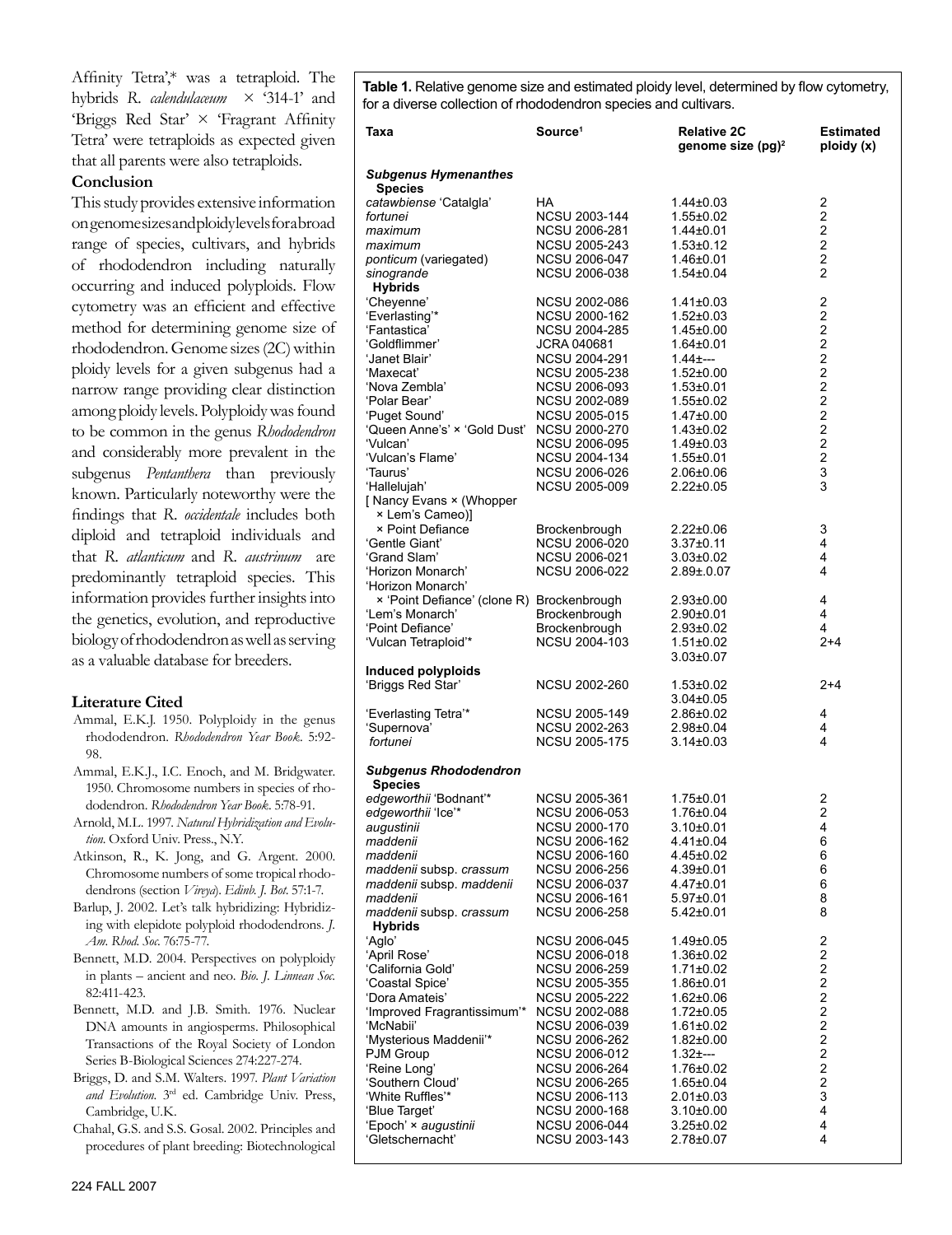| Table 1 cont.                       |                                          |                              |                                           |
|-------------------------------------|------------------------------------------|------------------------------|-------------------------------------------|
| 37-1                                | NCSU 2000-267                            | $3.11 \pm 0.02$              | 4                                         |
| 37-4                                | <b>NCSU 2000-169</b>                     | $3.12{\pm}0.10$              | 4                                         |
| 37-7                                | NCSU 2000-269                            | $3.19 \pm 0.00$              | 4                                         |
| 'Shorty'                            | NCSU 2006-042<br><b>NCSU 2006-255</b>    | $3.22 \pm 0.04$              | 4                                         |
| 'Bernice'<br>'Pink Trumpets'*       | NCSU 2006-263                            | 4.57±0.01<br>$4.61 \pm 0.02$ | 6<br>6                                    |
| Induced polyploids                  |                                          |                              |                                           |
| 'Bubblegum'                         | NCSU 2006-046                            | 2.90±0.07                    | 4                                         |
| 'Northern Starburst'                | NCSU 2006-011                            | $2.81 + -$                   | 4                                         |
| <b>Subgenus Pentanthera</b>         |                                          |                              |                                           |
| <b>Species</b>                      |                                          |                              |                                           |
| alabamense                          | 2004-114                                 | 1.66±0.05                    | 2                                         |
| arborescens                         | NCSU 1998-454                            | $1.65 \pm 0.05$              | $\overline{\mathbf{c}}$                   |
| austrinum (OP)                      | BЕ                                       | $1.59 \pm 0.00$              | $\overline{\mathbf{c}}$                   |
| austrinum (pale yellow)             | BЕ                                       | $1.64 \pm 0.02$              | $\overline{\mathbf{c}}$                   |
| canescens 'Crains Creek'*           | TNCA 1995-26*B                           | $1.72 \pm 0.02$              | $\overline{\mathbf{c}}$<br>$\overline{2}$ |
| canescens 'Sp. Found'*<br>canescens | TNCA 1989-60*A                           | $1.61 \pm 0.01$              |                                           |
| 'White Canescens'*                  | TNCA 1989-59*A                           | $1.65 \pm 0.01$              | 2                                         |
| cumberlandense                      | TNCA 1994-10*B                           | $1.63 \pm 0.02$              | $\overline{\mathbf{c}}$                   |
| eastmanii (Newberry, SC)            | Cantrell                                 | $1.58 \pm 0.04$              | $\overline{\mathbf{c}}$                   |
| eastmanii (York Co, SC)             | Cantrell                                 | $1.60 \pm 0.04$              | $\overline{c}$                            |
| flammeum (ES Selection)             | TNCA 1994-454*B                          | $1.68 + 0.01$                | $\overline{\mathbf{c}}$                   |
| flammeum                            | TNCA 1995-31*B                           | $1.72 \pm 0.02$              | 2                                         |
| occidentale<br>'Homboldt Picotee'   | Cavender                                 |                              | 2                                         |
| occidentale                         |                                          | $1.51 \pm 0.04$              |                                           |
| 'Tatum's Deep Pink'*                | Cavender                                 | $1.51 \pm 0.06$              | 2                                         |
| periclymenoides (nudiflorum)        | NCSU 2000-419                            | $1.68 + 0.00$                | $\overline{\mathbf{c}}$                   |
| prinophyllum                        | TNCA 1994-20*A                           | $1.64 \pm 0.00$              | $\overline{c}$                            |
| prunifolium                         | TNCA 1994-22*B                           | 1.56±0.01                    | $\overline{\mathbf{c}}$                   |
| prunifolium                         | NCSU 1998-455                            | $1.58 + 0.00$                | $\overline{c}$                            |
| serrulatum                          | TNCA 1989-78*A                           | $1.74 \pm 0.03$              | $\overline{a}$<br>$\overline{c}$          |
| vaseyi<br>viscosum                  | NCSU 1998-447<br>TNCA 1995-460*A         | 1.56±0.01<br>$1.67 \pm 0.04$ | $\overline{c}$                            |
| austrinum                           | TNCA 1989-40*A                           | 2.52±0.05                    | 3                                         |
| austrinum 'Firecracker'*            | TNCA 1995-451*A                          | 2.48±0.01                    | 3                                         |
| calendulaceum                       | NCSU 2000-164                            | 2.30±0.07                    | 3                                         |
| atlanticum                          | JCRA 050431                              | $3.01 \pm 0.01$              | 4                                         |
| atlanticum                          | TNCA 1998-0103a                          | $3.05 + -$                   | 4                                         |
| atlanticum                          | NCBG 1994-0093b<br>NCBG 1986-2041a       | $3.10+--$<br>$3.12 + -$      | 4<br>4                                    |
| atlanticum<br>atlanticum            | NCSU H2004-054-002                       | $3.15 \pm 0.01$              | 4                                         |
| atlanticum                          | TNCA 1994-9*B                            | 3.16±0.00                    | 4                                         |
| atlanticum                          | NCSU H2004-056-002                       | $3.20 \pm 0.00$              | 4                                         |
| atlanticum                          | NCSU H2004-055-003                       | $3.20 \pm 0.02$              | 4                                         |
| atlanticum                          | NCSU H2004-055-001                       | $3.21 \pm 0.01$              | 4                                         |
| atlanticum                          | NCSU H2004-056-001                       | $3.24 \pm 0.00$              | 4                                         |
| atlanticum<br>atlanticum            | NCSU H2004-055-002<br>NCSU H2004-054-004 | 3.24±0.02<br>3.24±0.07       | 4<br>4                                    |
| atlanticum                          | NCSU H2004-054-001                       | 3.26±0.00                    | 4                                         |
| atlanticum                          | NCSU H2004-054-003                       | 3.26±0.01                    | 4                                         |
| atlanticum                          | TNCA 1989-33*A                           | $3.27 \pm 0.00$              | 4                                         |
| atlanticum #1                       | ΗA                                       | $3.16 \pm 0.02$              | 4                                         |
| atlanticum #1(Del Mar Pen.)         | HA                                       | $3.13 \pm 0.06$              | 4                                         |
| atlanticum #2<br>atlanticum #2      | HA<br>HA                                 | $3.10+--$<br>$3.33 \pm 0.02$ | 4<br>4                                    |
| atlanticum #3                       | НA                                       | 3.10±0.01                    | 4                                         |
| atlanticum #3                       | HA                                       | 3.29±0.01                    | 4                                         |
| atlanticum #4                       | HA                                       | $3.12 \pm 0.03$              | 4                                         |
| atlanticum #4                       | HA                                       | $3.14 \pm 0.01$              | 4                                         |
| atlanticum #5                       | HA                                       | $3.08 + 0.00$                | 4                                         |
| atlanticum #6                       | HA                                       | $3.06 + -$                   | 4                                         |
| atlanticum #7                       | HA                                       | $3.19 \pm 0.05$              | 4<br>4                                    |
| atlanticum #8<br>atlanticum         | НA                                       | $3.32 + -$                   |                                           |
| 'Choptank Pink & White'*            | TNCA 1995-467*B                          | 3.22±0.01                    | 4                                         |
| atlanticum                          | TNCA 1998-34*A                           | $3.20 \pm 0.02$              | 4                                         |
| atlanticum 'Winterthur'*            | JCRA 000609                              | 3.18±0.02                    | 4                                         |
| austrinum                           | JCRA 020494                              | $3.11 \pm 0.03$              | 4                                         |
| austrinum                           | NCBG 1991-0301a                          | $3.12 + -$                   | 4                                         |
| austrinum                           | TNCA 1996-0374a                          | $3.21 + -$                   | 4                                         |
|                                     |                                          |                              | (Table 1 continued on next page.)         |

and conventional approaches. Alpha Sci. Inter., Pangbourne, U.K.

- Chen, Z.J. and Z.F. Ni. 2006. Mechanisms of genomic rearrangements and gene expression changes in plant polyploids. *BioEssays* 28:240- 252.
- Contreras, R.N., T.G. Ranney, and S.P. Tallury. 2007. Reproductive behavior of diploid and allotetraploid *Rhododendron* L. 'Fragrant Affinity'. *HortScience* 42:31-34.
- de Laat, A.M.M., W. Gohde, M.J.D.C Vogelzang. 1987. Determination of ploidy of single plants and plant populations by flow cytometry. *Plant Breeding* 99:303-307.
- De Schepper, S., L. Leus, M. Mertens, E. Van Bockstaele, and M. De Loose. 2001. Flow cytometric analysis of ploidy in *Rhododendron* (subgenus *Tsutsusi*). *HortScience* 36:125-127.
- Dirr, M.A. 1998. *Manual of Woody Landscape Plants: Their Identification, Ornamental Characteristics,*  Culture, Propagation and Use. 5<sup>th</sup> ed. Stipes Pub., Champaign, Ill.
- Doležel, J. 1991. Flow cytometric analysis of nuclear DNA content in higher plants. *Phytochemical Analysis* 2:143-154.
- Doležel, J. and J. Bartoš. 2005. Plant DNA flow cytometry and estimation of nuclear genome size. *Ann. Bot.* 95:99-110.
- Doležel, J., J. Greihuber, S. Lucretti, A. Meister, M.A. Lysák, L. Nardi, R. Obermayer. 1998. Plant genome size estimation by flow cytometry: Inter-laboratory comparison. *Ann. Bot*. 82 (Suppl. A):17-26.
- Eeckhaut, T.G.R., L.W.H. Leus, A.C. De Raedt, and E.J. Van Bockstaele. 2004. Occurrence of polyploidy in *Rhododendron luteum* Sweet, Hardy Ghent, and Rustica hybrids. *The Azalean* 26:32- 37.
- Eiselein, J.E. 1994. An improved chromosome staining method applied to the study of colchicine effects in *Rhododendron*. *J. Am. Rhod. Soc*. 48:143-146.
- Galle, F.C. 1987. *Azaleas*: Revised and enlaged edition. Timber Press, Portland, Ore.
- Galbraith, D.W., K.R. Harkins, J.M. Maddox, N.M. Ayres, D.P. Sharma, and E. Firoozabady. 1983. Rapid flow cytometric analysis of the cell cycle in intact plant tissues. *Science* 220:1049- 1051.
- Grant, M.L., N.H. Toomey, and A. Culham. 2004. Is there such a thing as *Kalmia* × *Rhododendron*? *J. Amer. Soc. Hort. Sci*. 129:517-522.
- Greilhuber, J., J. Doležel, M.A. Lysák, and M.D. Bennett. 2005. The origin, evolution and proposed stabilization of the terms 'genome size' and 'C-value' to describe nuclear DNA contents. *Ann. Bot.* 95:255-260.
- Heursel, J. and R. De Roo. 1981. Polyploidy in evergreen azaleas. *HortScience* 16: 765-766.
- Hosoda, T., A Moriya, and S. Sarahima. 1953. Chromosome numbers of satsuki, *Rhododendron lateritium* P1. *Genetica* 26:407-409.
- Kehr, A.E. 1996a. Woody plant polyploidy. *Am. Nurseryman* 183:38-47.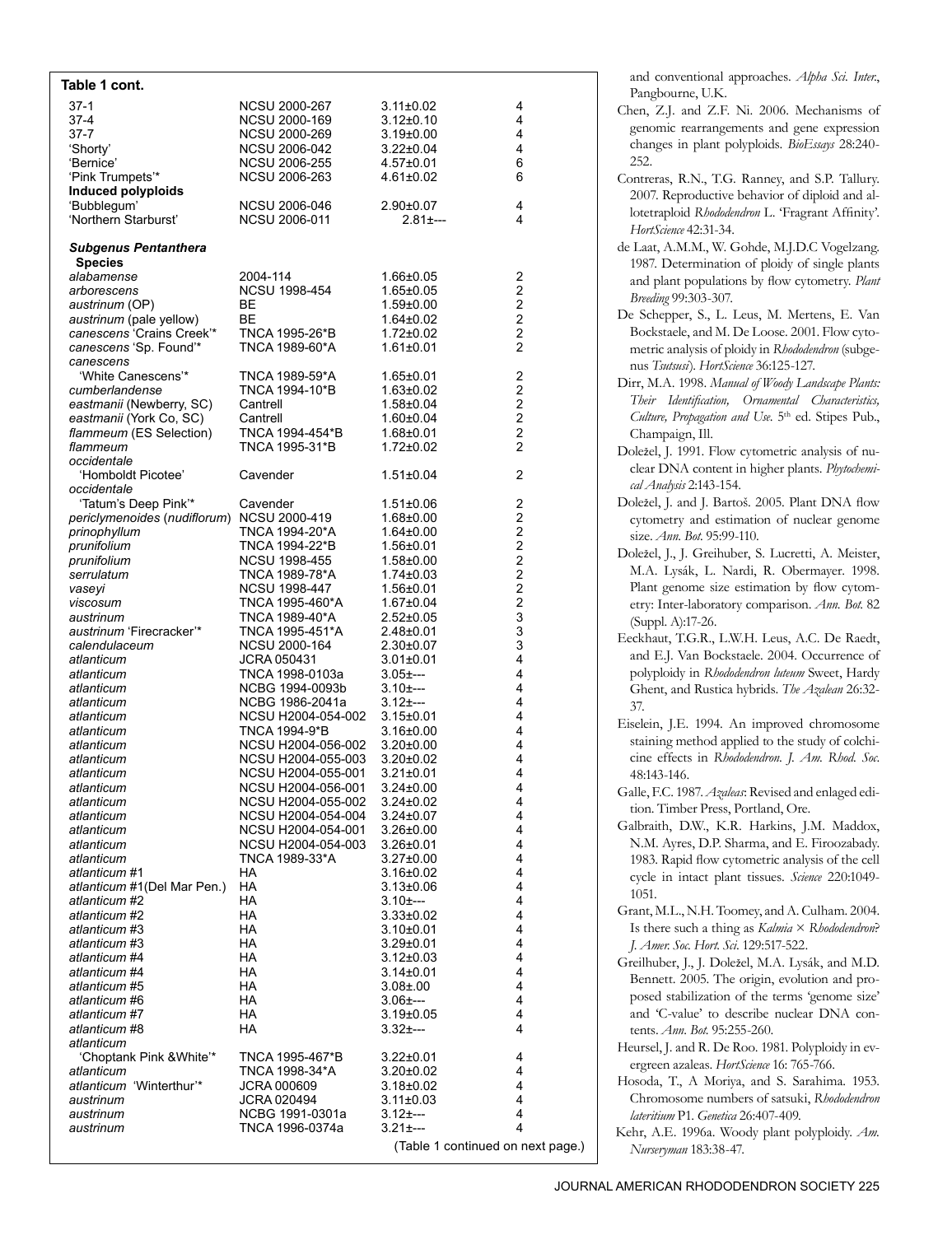| Kehr, A.E. 1996b. Polyploids in rhododendron   |
|------------------------------------------------|
| breeding. <i>J. Am. Rhod. Soc.</i> 50:215-217. |

Krebs, S.L. 1997. A cytogenetic study of sterile rhododendron hybrids. *J. Am. Rhod. Soc*. 51:70- 74.

- Kron, K.A. and M. Creel. 1999. A new species of deciduous azalea (Rhododendron section Pentanthera; Ericaceae) from South Carolina. *Novon* 9:377-380.
- Leach, D.G. 1961. *Rhododendrons of the World and How to Grow Them*. Charles Scribners' Sons, NY.
- Leitch, I.J. and M.D. Bennett. 2004. Genome downsizing in polyploidy plants. *Bio. J. Linnean Soc.* 82:651-663.
- Li, H. 1957. Chromosome studies in the azaleas of eastern North America. *Amer. J. Bot.* 44:8-14.
- Nakamura, M. 1931. Calyological studies on the genus Rhododendron. *J. Soc. Trop. Agric.* Tohoku. Imp. Univ. 3:103-109.
- Nesom, G., 1983. *Galax* (Diapensiaceae): Geographic variation in chromosome number. *Systematic Bot*. 8:1-14.
- Paden, D.W., M.M. Meyer, Jr., and A.L. Raybum. 1990. Doubling of chromosomes with colchicine treatment in vitro as determined by chloroplast number in epidermal guard cells*. J. Amer. Rhod. Soc*. 44:162-165, 171.
- Pryor, R.L. and L.C. Frazier. 1970. Triploid azaleas of the Belgian-Indian series. *HortScience* 5:114- 115.
- Ramsey, J. and D.W. Schemske. 1998. Pathways, mechanisms, and rates of polyploidy formation in flowering plants. *Annu. Rev. Ecol. Syst.* 29: 467-501.
- Ranney, T.G. 2006. Polyploidy: From evolution to new plant development. Proc. Intern. Plant Propagators' Soc. (in press).
- Sakai, K., I. Miyajima, K. Ureshino, Y. Ozaki, and H. Okubo. 2004a. Oryzalin-induced allotetraploids of an intersubgeneric hybrid between evergreen and deciduous azaleas. *J. Fac. Agri*. Kyushu Univ. 49:293-299.
- Sakai, K, Y. Ozaki, M. Hiramatsu, A. Wakana, and H. Okubo. 2006. Intrasubgeneric and interploid cross compatibility in evergreen and deciduous azaleas. *J. Fac. Agri.* Kyushu Univ. 51:73-81.
- Sakai, K., Y. Ozaki and H. Okubo. 2003. Intraand inter-ploid cross compatibility among diploid triploid and tetraploid Satsuki azaleas. *J. Japan. Soc. Hort. Sci.* 72 (Suppl. 2): 205.
- Sakai, K., Y. Ozaki, K. Ureshino, and I. Miyajima. 2004b. Effectiveness of inter-ploid crosses for overcoming plastome-genome incompatibility in intersectional crosses of azaleas. *Acta Hort*. 651(2):47-53.
- SAS Institute Inc. 1988. SAS/STAT user's guide, release 6.03 edition. SAS Institute Inc., Cary, NC.
- Sax, K. 1930. Chromosome stability in the genus rhododendron. *Amer. J. Bot.* 17:247-251.
- Soltis, D.E. and P.S. Soltis. 1993. Molecular data and the dynamic nature of polyploidy. *Critical Rev. Plant Sci.* 12:243-273.

| Table 1 cont.                                     |                       |                                    |                         |
|---------------------------------------------------|-----------------------|------------------------------------|-------------------------|
| austrinum                                         | JCRA L <sub>20</sub>  | $3.21 \pm 0.05$                    | 4                       |
| austrinum                                         | TNCA 1994-339*B       | $3.24 \pm 0.01$                    | 4                       |
| austrinum                                         | TNCA 1989-221*E       | $3.43 \pm 0.03$                    | 4                       |
| austrinum                                         | NCBG 1998-0104a       | $3.47 \pm - -$                     | 4                       |
| austrinum                                         | TNCA 1989-221*A       | $3.41 \pm 0.01$                    | 4                       |
| austrinum                                         | NCBG 1998-0188a       | $3.31 + - -$                       | $\overline{4}$          |
| austrinum                                         | <b>NCSU 2005-062</b>  | $3.33 \pm 0.03$                    | 4                       |
| austrinum                                         | <b>NCSU 2006-223</b>  | 3.34±0.04                          | $\overline{4}$          |
| austrinum                                         | <b>NCSU 2004-117</b>  | $3.36 \pm 0.01$                    | $\overline{4}$          |
| austrinum                                         | NCSU 2005-063         | 3.37±0.02                          | $\overline{4}$          |
| austrinum #1 (Nat. For. Ala.) HA<br>austrinum #10 | <b>HA</b>             | $3.33 \pm 0.00$<br>$3.37 \pm 0.09$ | 4<br>4                  |
| austrinum #12                                     | HA.                   | $3.30{\pm}0.00$                    | $\overline{4}$          |
| austrinum #2                                      | <b>HA</b>             | $3.23 \pm 0.01$                    | $\overline{4}$          |
| austrinum #3                                      | HA                    | $3.27 \pm 0.05$                    | $\overline{4}$          |
| austrinum #4                                      | HA.                   | $3.88 \pm 0.59$                    | 4                       |
| austrinum #5                                      | HA                    | $3.32 \pm 0.00$                    | 4                       |
| austrinum #6                                      | HA                    | $3.29 \pm 0.02$                    | $\overline{4}$          |
| austrinum 'Austrinum Gold'* TNCA 1989-38*A        |                       | $3.28 \pm 0.01$                    | 4                       |
| austrinum 'Flame'*                                | TNCA 1990-22*A        | 3.28±0.01                          | 4                       |
| austrinum 'Millie Mac'                            | TNCA 1993-327*A       | $3.33 \pm 0.07$                    | 4                       |
| calendualaceum                                    |                       |                                    |                         |
| 'Deliverance'*                                    | TNCA 1989-55*A        | $3.28 \pm 0.01$                    | 4                       |
| calendulaceum                                     | <b>NCSU H2000-048</b> | $3.14 \pm 0.09$                    | 4                       |
| flammeum                                          | <b>NCSU 2007-001</b>  | $3.14 \pm 0.03$                    | 4                       |
| flammeum 'Pink Surprise'*                         | TNCA 1994-332*B       | $3.24 \pm 0.03$                    | $\overline{4}$          |
| luteum 'Bumb'*                                    | NCSU 2005-101         | $3.00 \pm 0.01$                    | 4                       |
| luteum 'Golden Comet'                             | NCSU 2006-006         | $3.00 \pm 0.01$                    | $\overline{\mathbf{4}}$ |
| occidentale                                       |                       |                                    | 4                       |
| 'Double Dig Twelve'<br><b>Hybrids</b>             | Cavender              | $2.94 \pm 08$                      |                         |
| 'August Beauty'*                                  | NCSU 2006-118         | $1.58{\pm}0.00$                    | 2                       |
| 'Lemon Drop'                                      | NCSU 2006-119         | $1.51 \pm 0.04$                    | $\overline{c}$          |
| 'Millennium'                                      | <b>NCSU 2005-122</b>  | $1.61 \pm 0.03$                    | $\overline{c}$          |
| 'Popcorn'                                         | NCSU 2005-123         | $1.51 \pm 0.01$                    | $\overline{c}$          |
| 'Summer Lyric'                                    | <b>NCSU 1998-453</b>  | $1.64 \pm 0.04$                    | $\overline{c}$          |
| 'Weston's Parade'*                                | NCSU 2005-121         | $1.57 \pm 0.06$                    | $\overline{c}$          |
| Gregory Bald Hybrid                               | TNCA 1992-515*M       | $1.62{\pm}0.03$                    | $\overline{c}$          |
| Gregory Bald Hybrid                               | TNCA 1992-212*E       | 1.65±0.01                          | $\overline{c}$          |
| Gregory Bald Hybrid                               | TNCA 1992-213*B       | $1.67 \pm 0.03$                    | $\overline{c}$          |
| flammeum × canescens                              | TNCA 1994-2*F         | 2.60±0.05                          | $\mathbf{3}$            |
| 'Admiral Semmes'*                                 | <b>NCSU 2005-081</b>  | 3.15±0.04                          | 4                       |
| flammeum × calendualaceum TNCA 1996-325*A         |                       | $3.39 \pm 0.01$                    | $\overline{4}$          |
| 'Gilbralter'                                      | <b>NCSU 2005-356</b>  | $3.38 \pm 0.01$                    | 4                       |
| 'Gold Dust'                                       | NCSU 2005-111         | $3.27 \pm 0.04$                    | 4                       |
| 'Klondyke'                                        | NCSU 2005-357         | $3.26 \pm 0.16$                    | 4                       |
| 'Lemon Lights'                                    | <b>NCSU 2005-113</b>  | $3.03 \pm 0.00$                    | 4                       |
| 'Marydel'                                         | <b>NCSU 1998-456</b>  | $3.43 \pm 0.03$                    | 4                       |
| 'My Mary'                                         | NCSU 2006-117         | $3.15 \pm 0.08$                    | 4                       |
| 'Snowbird'                                        | NCSU 2006-048         | $3.24 \pm 0.03$                    | 4<br>4                  |
| llam hybrid<br>Induced polyploids                 | HA L49-520            | $3.17 \pm 0.01$                    |                         |
| 'Fragrant Star'                                   | NCSU 2004-293         | $6.32 \pm 0.03$                    | 8                       |
| 'Fragrant Star' selfed                            | NCSU H2006-007-003    | $6.39 \pm 0.11$                    | 8                       |
| 'Fragrant Star' selfed                            | NCSU H2006-007-001    | $6.41 \pm 0.08$                    | 8                       |
| 'Fragrant Star' selfed                            | NCSU H2006-007-004    | $6.46 \pm 0.03$                    | 8                       |
|                                                   |                       |                                    |                         |
| <b>Subgenus Tsutsusi</b>                          |                       |                                    |                         |
| <b>Species</b>                                    |                       |                                    |                         |
| stenopetalum 'Linearifolium' JCRA 050534          |                       | 1.27±0.01                          | 2                       |
| <b>Hybrids</b>                                    |                       |                                    |                         |
| 'Conles' Autumn Express ™                         | NCSU 2002-237         | 1.27±0.02                          | $\overline{c}$          |
| 'Glacier'                                         | NCSU 2005-064         | 1.24±0.03                          | $\overline{2}$          |
| 'Hardy Gardenia'*                                 | NCSU 2005-023         | 1.22±0.00                          | $\overline{\mathbf{c}}$ |
| 'Polar Bear'                                      | NCSU 2005-196         | 1.26±0.00                          | $\overline{\mathbf{c}}$ |
| 'Secret Wish'                                     | NCSU 2005-097         | 1.30±0.01                          | $\overline{c}$          |
| 'Crimson Majesty'*                                | NCSU 2004-245         | 1.94±0.03                          | 3                       |
| 'Pink Gloria Tetra' × '314-1'                     | NCSU 2000-171         | 1.98±0.01                          | 3                       |
| 'Redwings'                                        | NCSU 2006-094         | 1.88±0.02                          | 3                       |
|                                                   |                       | (Table 1 continued on next page.)  |                         |